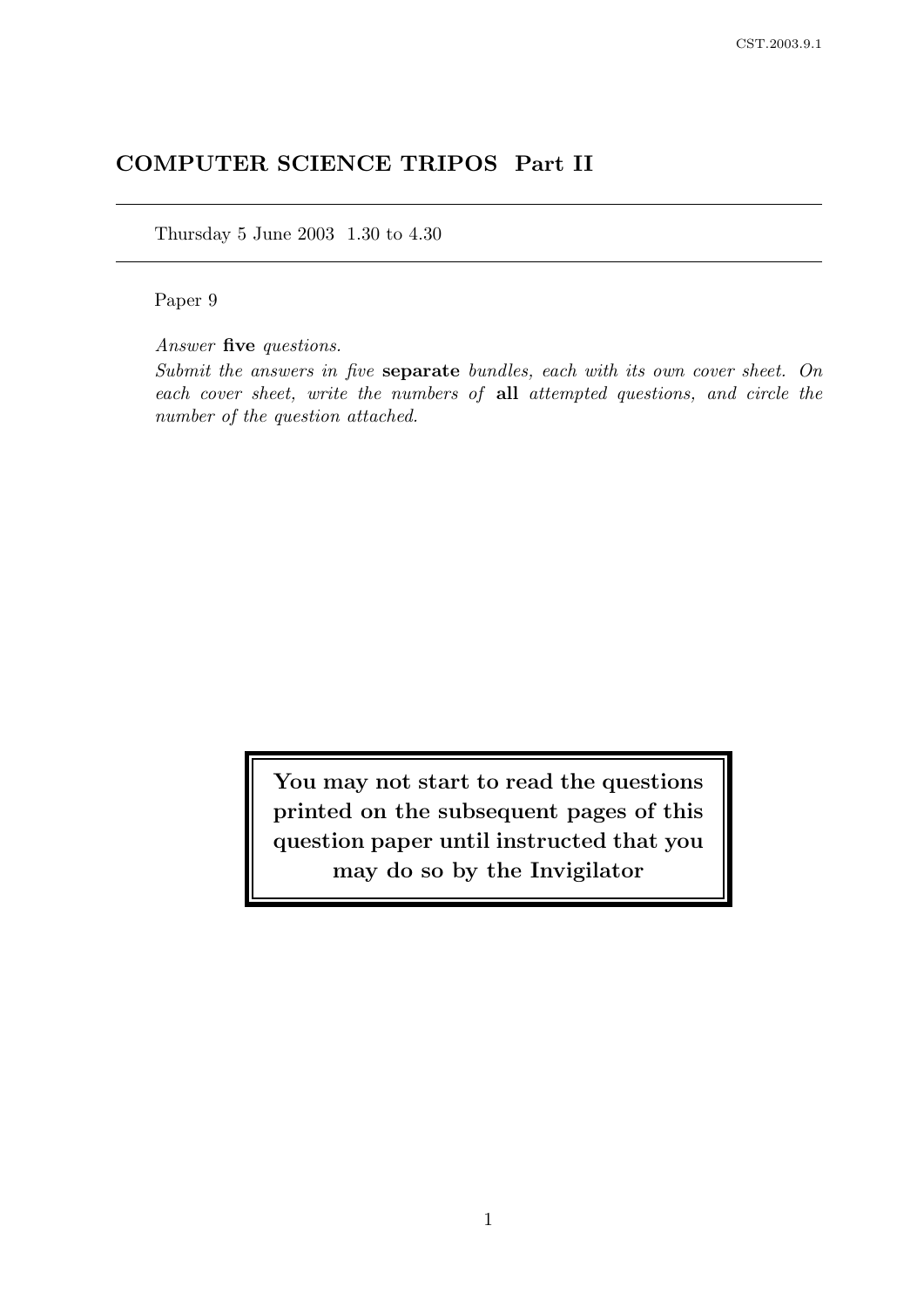# 1 Human–Computer Interaction

- (a) A visiting HCI lecturer in Cambridge, when approaching the Gates building, sees the sign "Caution Site Entrance". What does this illustrate about mental models of the designers and viewers of the sign? [4 marks]
- (b) On commencing his lecture, he must use the control interface shown below. Describe briefly how to apply both a heuristic evaluation and cognitive walkthrough to evaluate usability of this interface, identifying from each method *two* usability problems. [12 marks]
- (c) Sketch an alternative design for one of the screens. Describe a cognitive dimensions trade-off that might occur in this alternative design. [4 marks]



Screen A



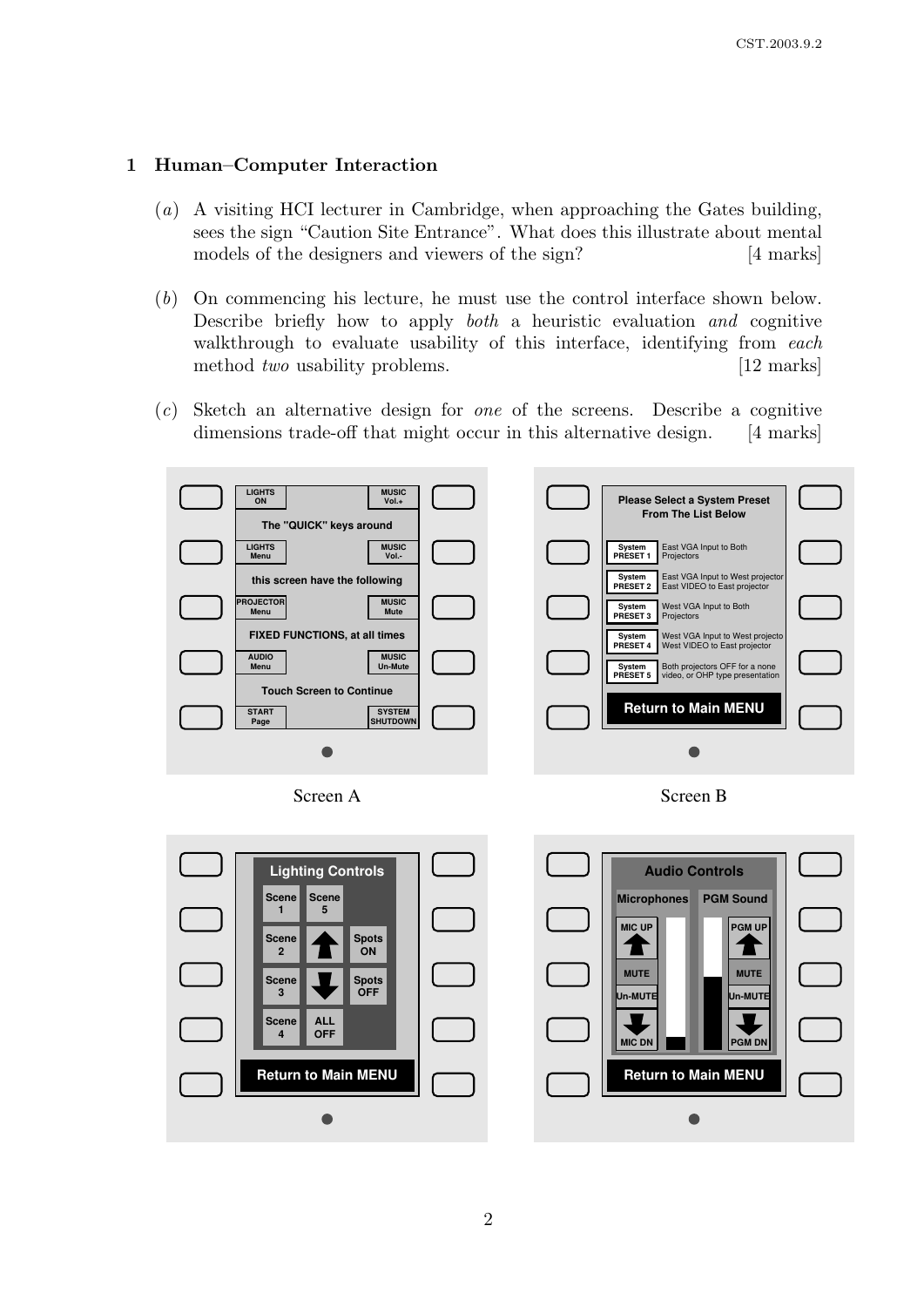# 2 VLSI Design

Explain the operation of ripple carry and carry-skip in a binary adder. [4 marks]

Assuming a delay of  $\tau$  for each stage of combinational logic (consisting of negation, product and sum), estimate the delays involved in calculating the most significant bit of the sum and the final carry-out of an  $n$ -bit adder using

(a) ripple carry

(b) carry-skip arranged in b blocks of k bits.  $[4 \text{ marks}]$ 

What block size minimises the overall delay for a carry-skip adder? [2 marks]

Explain how a variable block size can reduce the overall delay. Compare the delays for a 64-bit adder using fixed and variable block sizes. [4 marks]

An alternative approach is to build a hierarchy of skip units in the style of a carrylookahead tree. Derive equations for the skip units and estimate the delay in a 64-bit adder arranged as two 4-bit blocks, three groups of four 4-bit blocks (where each group has a higher level skip), and a further two 4-bit blocks. [6 marks]

# 3 Digital Communication II

In relation to the following headings, compare and contrast the approach taken by BISDN ATM and the Internet Protocol suite:

- (a) signalling and connection establishment;
- (b) forwarding/switching;
- (c) congestion detection and avoidance;
- (d) Quality of Service;
- (e) segmentation of large data blocks.

[4 marks each]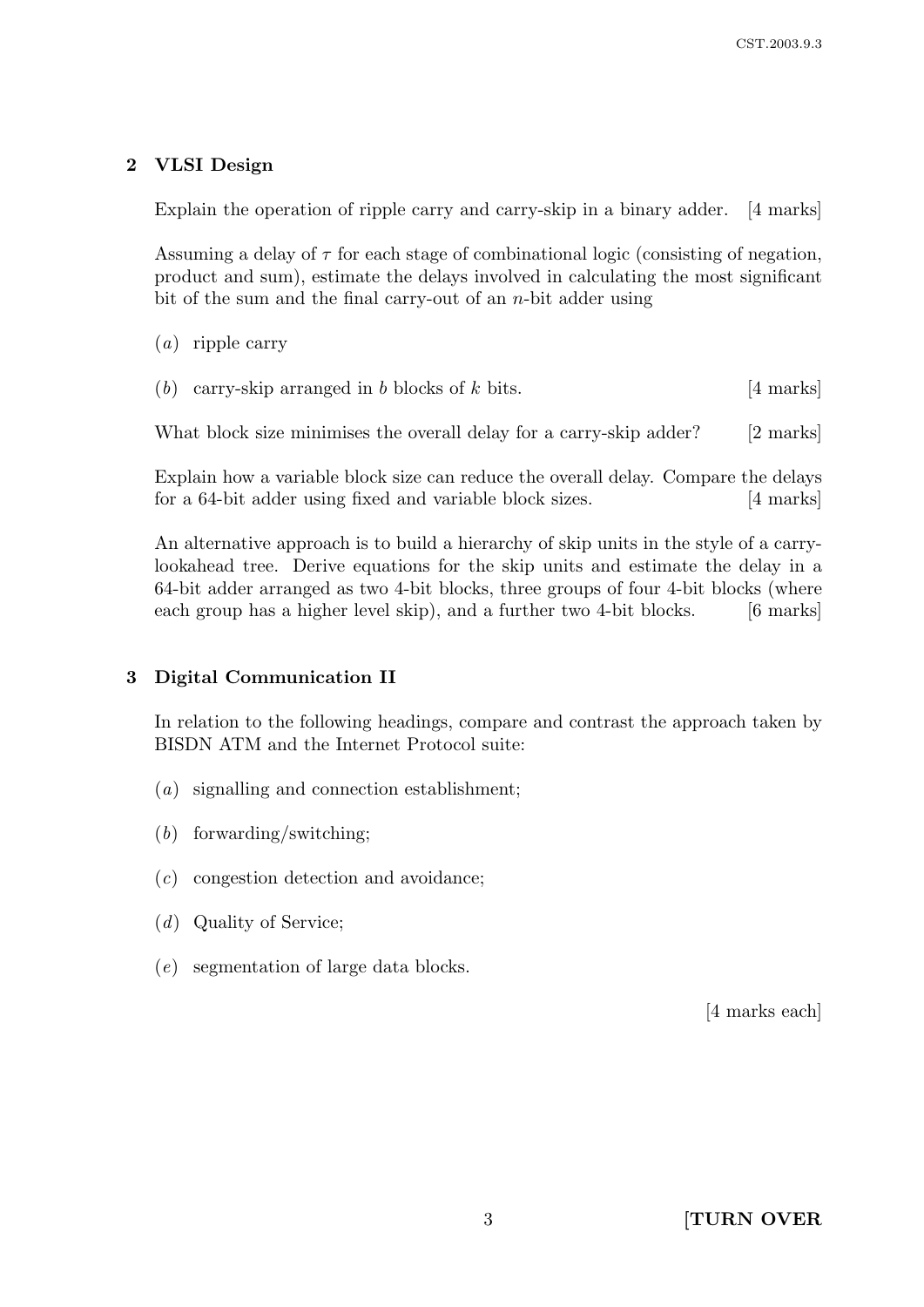# 4 Distributed Systems

- (a) Discuss alternative approaches to creating unique names for objects in largescale distributed systems or applications. [3 marks]
- (b) Discuss the support for naming and name resolution in the following:

| (i) | the Internet;                             | $[5 \text{ marks}]$ |
|-----|-------------------------------------------|---------------------|
|     | $(ii)$ object-oriented middleware;        | $[5 \text{ marks}]$ |
|     | <i>(iii)</i> message-oriented middleware; | $[5 \text{ marks}]$ |
|     | $(iv)$ web-based systems.                 | [2 marks]           |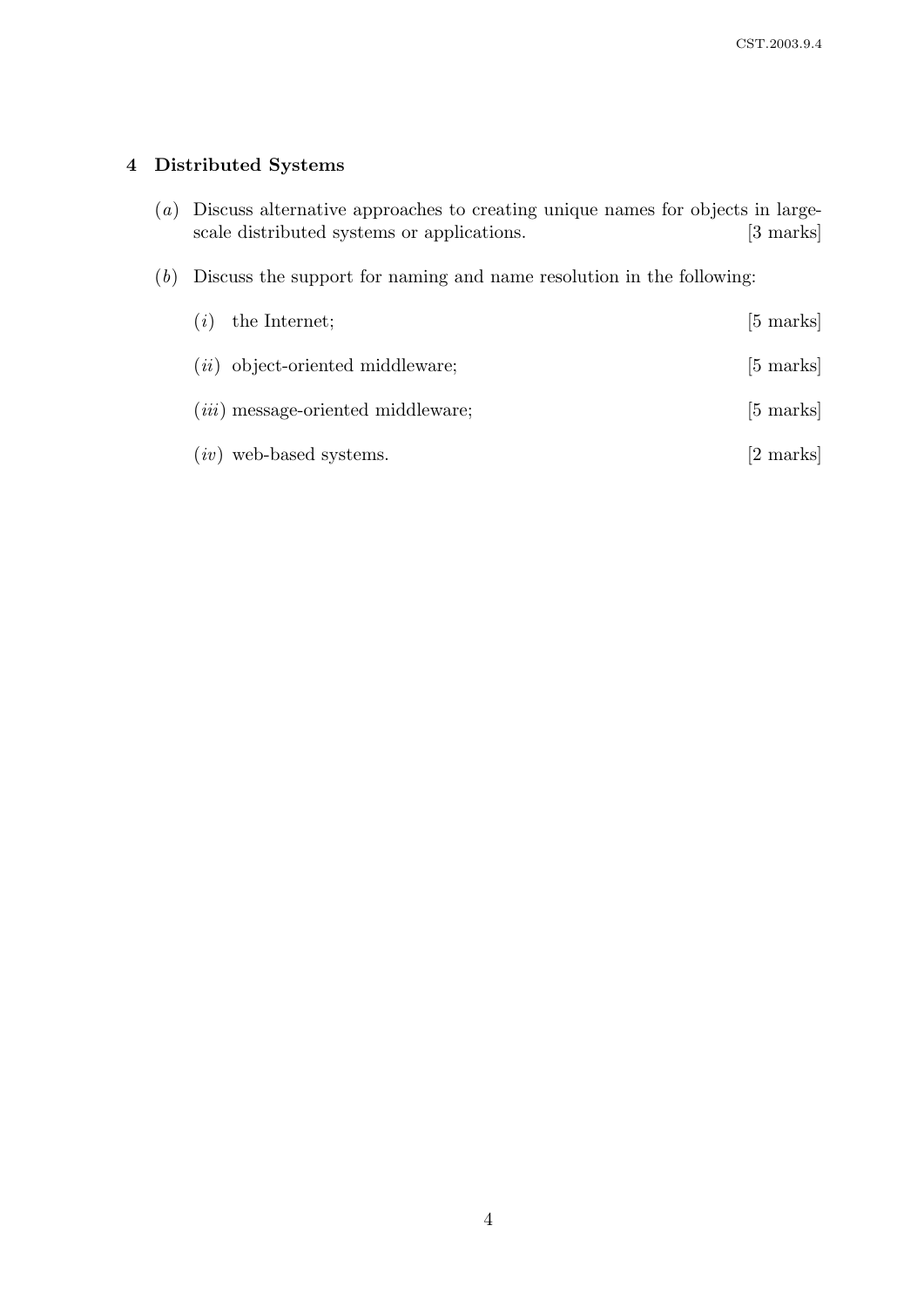# 5 Advanced Systems Topics

A computer system provides a compare-and-swap operation (CAS) which can be used in the following manner:

seen = CAS (address, old, new)

It loads the contents of address, compares that value against old and if it matches stores the value new at the same address. All of this is performed atomically and the value loaded from the address is returned as seen.

(a) Write pseudo-code for a simple spin-lock using CAS.  $[4 \text{ marks}]$ 

(b) Why could this perform poorly on a large multi-processor system? [2 marks]

Consider a singly-linked list of QNode objects, each with a boolean field value and a reference next to its successor (holding null at the tail of the queue). A shared location l refers to the tail node (or is null if the queue is empty).

 $(c)$  Define the folowing concurrent operations using CAS:

// Append a new node q to the tail of the list, returning // the previous tail QNode pushTail (QNode q); // Remove q, which must have been at the head of the list, // returning the new head QNode popHead (QNode q);

[Hint: note that popHead only needs to update memory when the queue becomes empty.] [8 marks]

(d) Define a queue-based spin lock based on these operations.  $[6 \text{ marks}]$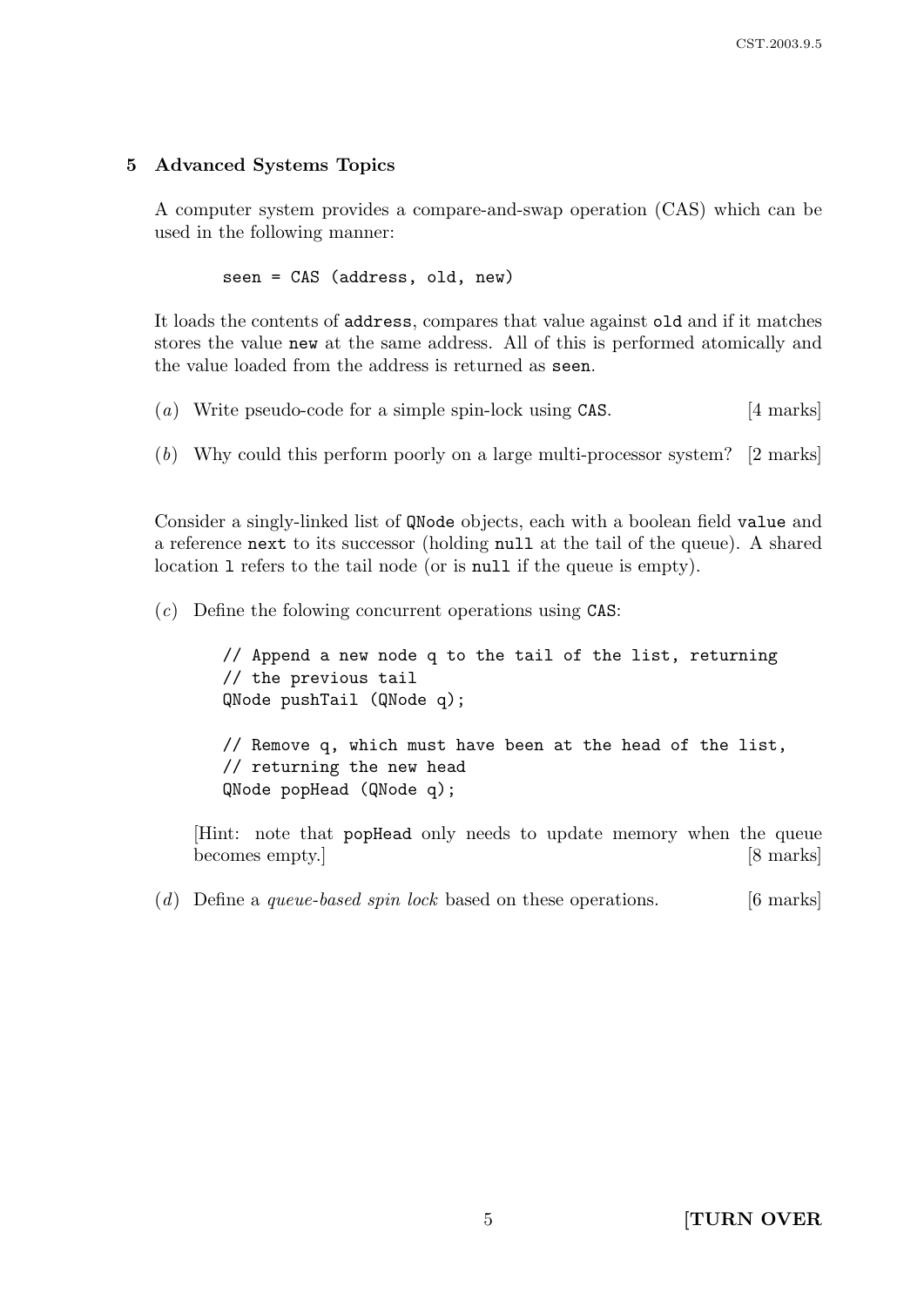#### 6 Advanced Graphics

- (a) (i) Derive the quadratic uniform B-spline basis function,  $N_{1,3}(t)$ , for the knot vector  $[1, 2, 3, 4, 5, 6, 7, 8]$ . [6 marks]
	- (*ii*) Explain how  $N_{i,3}(t)$  is related to  $N_{1,3}(t)$ ,  $i \in \{2, 3, 4, 5\}.$  [2 marks]
- (b) The following picture shows a set of five control points and the B-spline curve generated by the control points and the knot vector  $[0, 0, 0, 0, 1, 2, 2, 2, 2]$  with  $k = 4$  (a cubic B-spline).



- $(i)$  Draw a similar diagram, using the same five control points, for the knot vector from part  $(a)$ ,  $[1, 2, 3, 4, 5, 6, 7, 8]$ , defining a quadratic B-spline  $(k = 3)$ . [3 marks]
- $(ii)$  Draw another diagram, with the same control points, for the knot vector  $[1, 2, 3, 4, 4, 5, 6, 7]$ , defining a quadratic B-spline  $(k = 3)$ . [3 marks]
- (*iii*) What is the continuity of the curve at  $t = 4$  in each of the cases in parts  $(b)(i)$  and  $(b)(ii)$ ? [2 marks]
- (c) Show how the following object can be constructed using Constructive Solid Geometry (CSG). You may assume the following primitives: sphere, cylinder, cone, torus, box. [You are expected to describe which primitives are needed and how they are combined but you are not expected to specify accurately all of the parameters of the primitives.]



6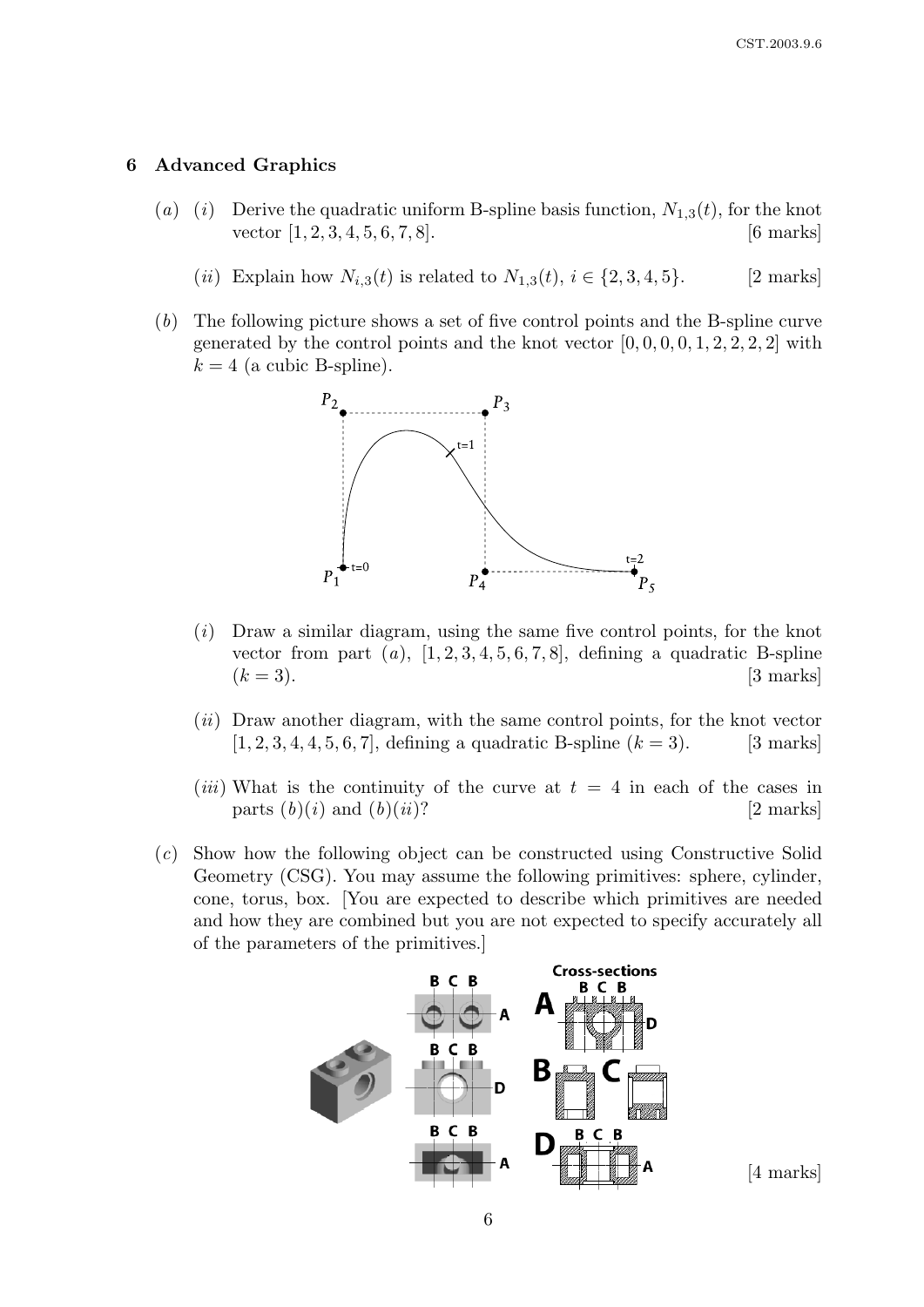# 7 Optimising Compilers

- (a) Summarise briefly the principles of strictness analysis, including descriptions of:
	- $(i)$  the space of values used for analysis-time representation of a k-argument, 1-result function in the source language;
	- $(ii)$  how a built-in function is given an abstract meaning;
	- $(iii)$  how a recursive user-defined function is given an abstract meaning (it is acceptable to do this part by example);
	- $(iv)$  the machine-level benefit of the associated optimisation.

[8 marks]

- (b) A problem amenable to similar treatment is that of escape analysis. Here we have a call-by-value language with cons and the question to be answered is "whether a value containing a cons-node passed as argument to a function may be returned ('escape') as part of the function's result".
	- (i) Choose (and state clearly) an appropriate set of abstract values and abstractions of functions to formalise the problem of escape analysis for a simple first-order language with integers and simple integer lists (but not lists of lists). Also give abstract interpretations of if-then-else, +, cons, hd and tl.

[Hint: to manage this system without using static types, you might best assume that *nil* is treated as 0, and that any type-error (dynamically detected) such as  $\cos(1,\text{nil})+3$ ,  $\text{tl}(3)$  and even (because of the 'nolists-of-lists' rule)  $\cos(\cos(1,ni))$ ,nil) gives result 0.] [8 marks]

 $(ii)$  Give without proof abstract meanings (resulting from your system) of the following functions:

```
f(x,y,z) = \cos(hd(t1(x)), if hd(x) then y else tl(z))
g(x,y) = if x=0 then 0 else cons(hd x, g(t1 x, y))
h(x,y) = if x=0 then x else cons(hd x, h(tl x, y))
k(x,y) = if x=0 then y else cons(hd x, k(t1 x, y))
```
[4 marks]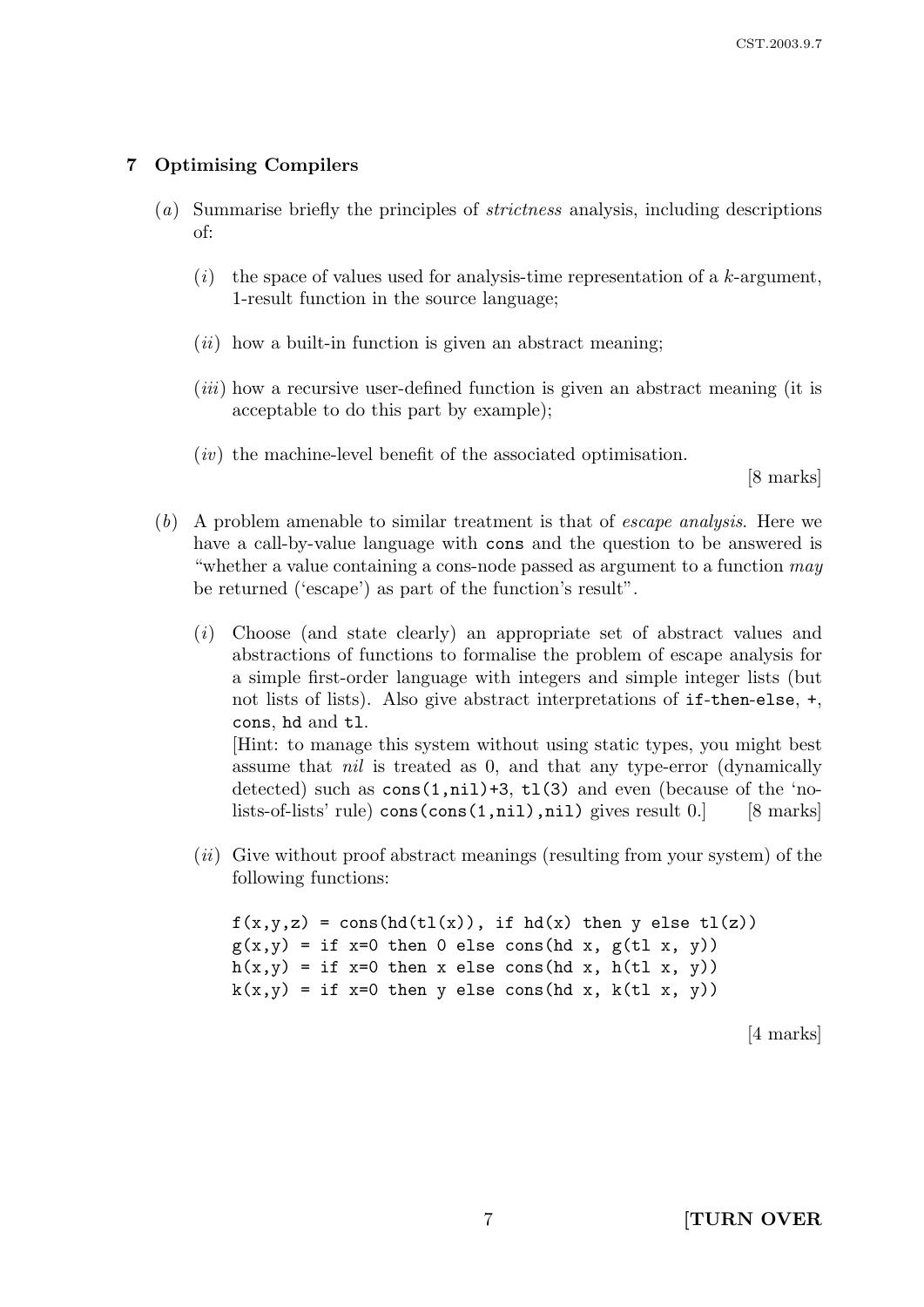# 8 Artificial Intelligence II

- (a) Explain what the terms ontological commitment and epistemological commitment mean in the context of a language for knowledge representation and reasoning. What are the ontological and epistemological commitments made by propositional logic and by first order logic? [4 marks]
- (b) You wish to construct a robotic pet cat for the purposes of entertainment. One purpose of the cat is to scratch valuable objects when the owner is not present. Give a brief general description of *situation calculus* and describe how it might be used for knowledge representation by the robot. Include in your answer one example each of a *frame axiom*, an *effect axiom*, and a *successor-state axiom*, along with example definitions of suitable predicates and functions.

[12 marks]

(c) Give a brief description of the representational frame problem, the inferential frame problem, the qualification problem, and the ramification problem.

[4 marks]

#### 9 Database Theory

Assume a database with one relation parent consisting of pairs  $(a, b)$  where a is a parent of b.

- (a) Write a Datalog query which gives the set of pairs  $(x, y)$  such that x and y have a common ancestor z and are the same number of generations from z. [4 marks]
- (b) Write a query in Datalog with stratified negation which gives the set of pairs  $(x, y)$  such that x and y have a common ancestor but not one from which they are the same number of generations distant. You may use the program you defined for part  $(a)$ . [5 marks]
- $(c)$  Prove that the query defined in part  $(b)$  above cannot be expressed in Datalog without negation. [7 marks]
- (d) For each of queries in parts (a) and (b), give a bound on the running time to evaluate the query on a database with  $n$  entries.  $[4 \text{ marks}]$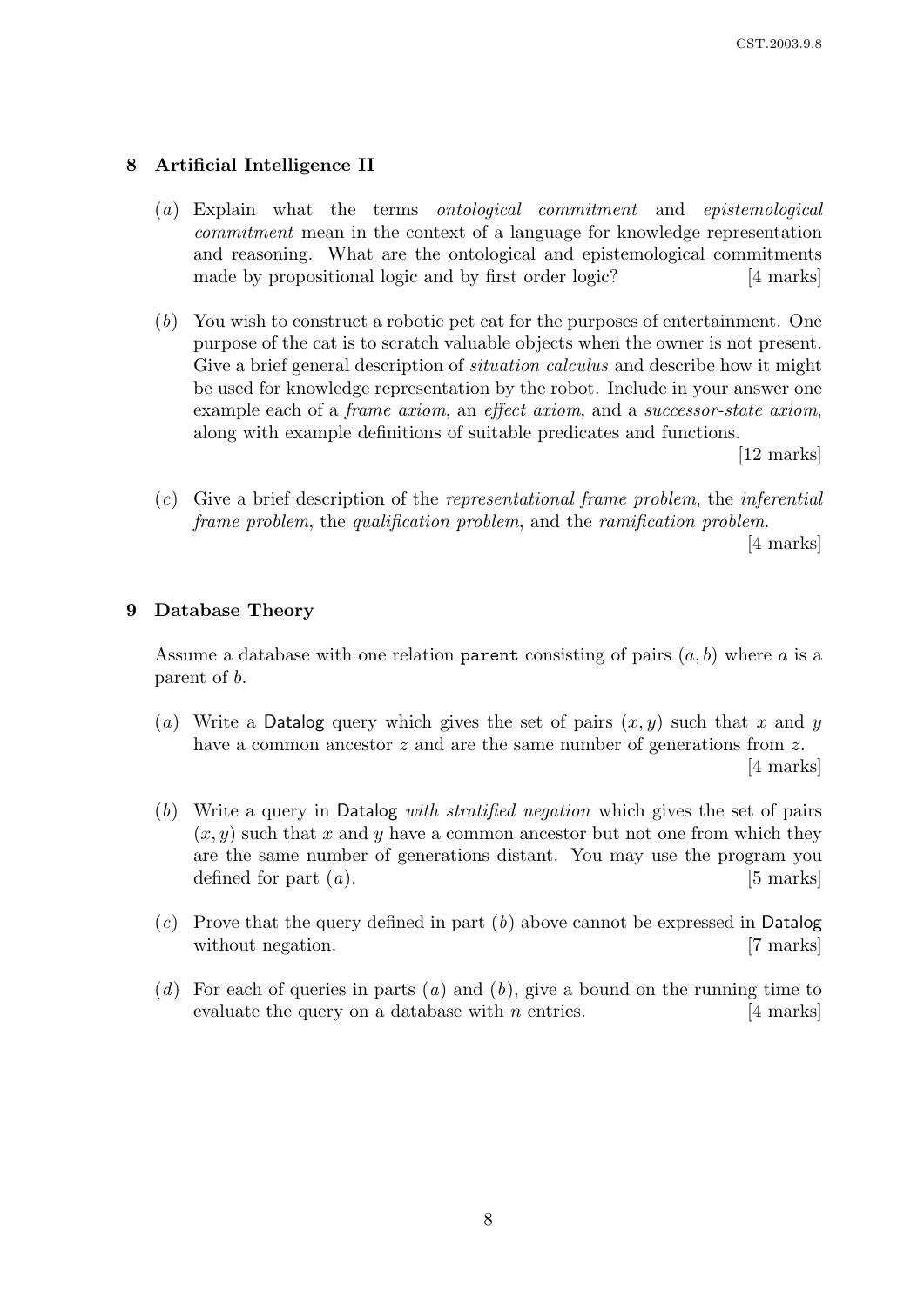#### 10 Types

- (a) Describe the relation  $=$ <sub>β</sub> of *beta-conversion* between terms of the polymorphic lambda calculus (PLC). How can one decide whether two typeable PLC terms are in this relation? Why does the decision procedure fail for untypeable terms? [8 marks]
- (b) Let  $\omega$  be the polymorphic type  $\forall \alpha_1((\forall \alpha_2(\alpha_2 \rightarrow \alpha_1)) \rightarrow \alpha_1)$ . Show that there is a closed PLC term I with the following two properties.
	- (*i*) I has type  $\forall \alpha (\alpha \rightarrow \omega)$ .
	- (ii) If  $M_1$  and  $M_2$  are any closed PLC terms of the same type,  $\tau$  say, and if  $(I \tau M_1) =_\beta (I \tau M_2)$ , then  $M_1 =_\beta M_2$ .

[Hint: for property (ii), consider the beta-normal forms of  $I \tau M_1 \alpha x$  and  $I \tau M_2 \alpha x$ , where  $\alpha$  is a type variable and x is a variable. [12 marks]

#### 11 Numerical Analysis II

- (a) Explain the term *positive semi-definite matrix*.  $[1 \text{ mark}]$
- (b) Let **A** and **B** be  $n \times n$  matrices and let **x** be a vector of n elements. State Schwarz's inequality for each of the products  $AB$  and  $Ax$ . What are the singular values of **A**, and how are they related to the  $\ell_2$  norm of **A**?

[4 marks]

- (c) Describe briefly the *singular value decomposition*  $\mathbf{A} = \mathbf{U}\mathbf{W}\mathbf{V}^T$ , and how it may be used to solve the linear equations  $\mathbf{A}\mathbf{x} = \mathbf{b}$ . [4 marks]
- (d) Let  $\hat{x}$  be an approximate solution of  $\mathbf{A}\mathbf{x} = \mathbf{b}$  and write  $\mathbf{r} = \mathbf{b} \mathbf{A}\hat{x}$ ,  $\mathbf{e} = \mathbf{x} \hat{x}$ . Find an expression for an upper bound on the relative error  $\|\mathbf{e}\| / \|\mathbf{x}\|$  in terms of computable quantities. Show how this formula may be computed using the singular values of  $\mathbf{A}$ . [8 marks]
- (e) Suppose A is a  $5 \times 5$  matrix and its singular values are  $10^3$ , 1,  $10^{-14}$ ,  $10^{-18}$ ,  $10^{-30}$ . If machine epsilon  $\simeq 10^{-15}$  then choose a suitable rank for an approximate solution and form the generalised inverse  $W^+$ . [3 marks]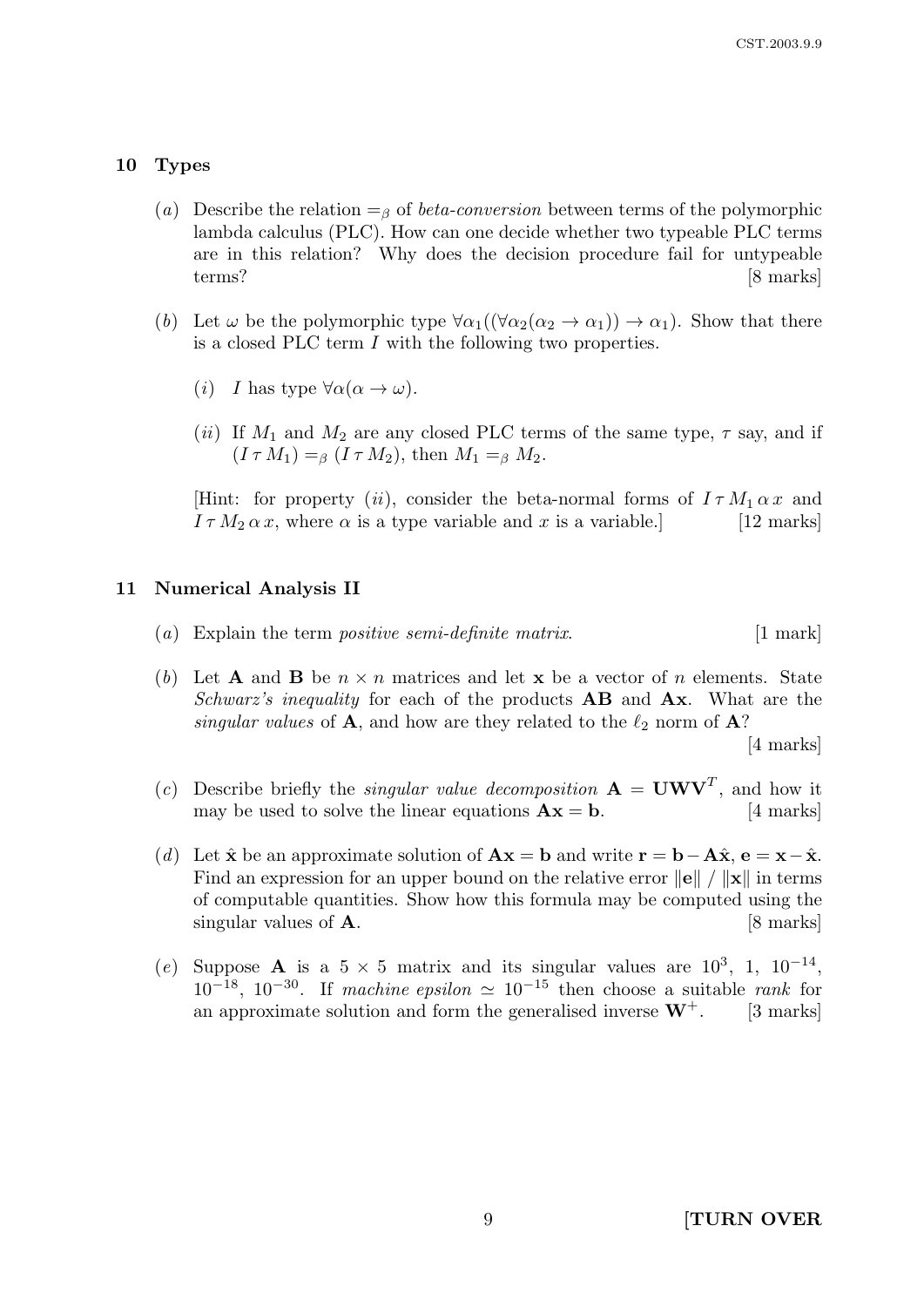# 12 Specification and Verification II

The following is an informal specification of a device D

D has a 1-bit input in, a 1-bit input select and a  $\frac{1}{4}$ -bit output out. The value at out is 0000 if select is 0 and is a word consisting of the values input at in at the four preceding cycles if select is 1.

- (a) Formalise this informal specification and point out how you have resolved any ambiguities and incompletenesses. [8 marks]
- (b) Using 1-bit unit-delay elements and multiplexers, design a device that implements your formal specification. Draw a diagram of your design.

[8 marks]

(c) Outline how you would go about trying to formally verify your design.

[4 marks]

### 13 Natural Language Processing

- (a) Define the following terms, as they are used in grammar formalisms for natural language:
	- (i) feature structure
	- $(ii)$  feature structure subsumption
	- $(iii)$  feature structure unification

[8 marks]

(b) Discuss the advantages and disadvantages for NLP applications of grammar formalisms that use feature structures compared with context free grammars. [12 marks]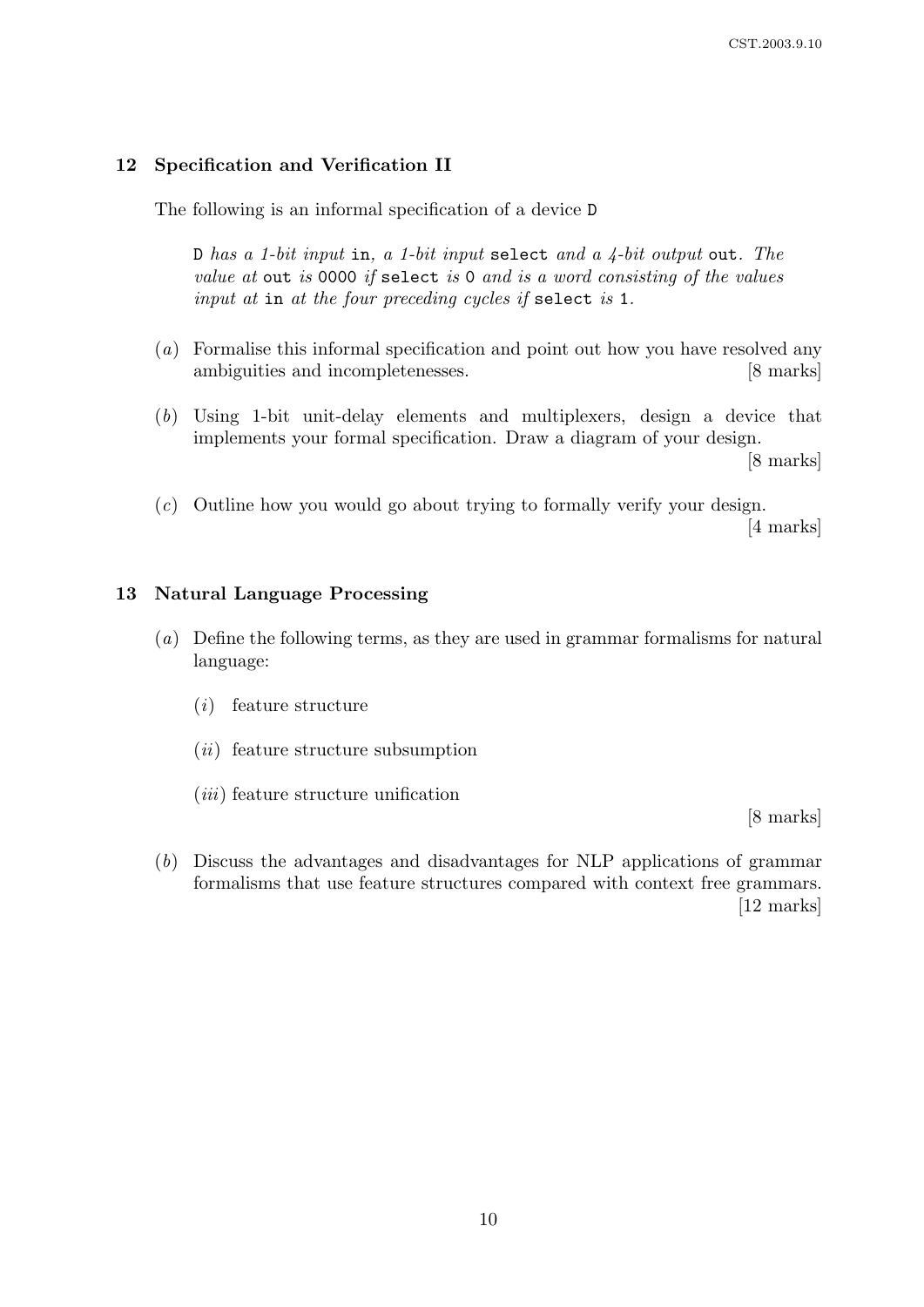# 14 Denotational Semantics

- (a) State without details three ways to prove properties of the least fixed point  $\hat{f}xx(f)$  of a continuous function f on a domain. [3 marks]
- (b) Let  $f : D \to D$  be a continuous function on a domain D. Explain why  $\operatorname{fix}(f \circ f) = \operatorname{fix}(f).$  [3 marks]
- (c) Let both  $f: D \to D$  and  $g: D \to D$  be continuous functions on a domain D. Prove

$$
fix(f \circ g) = f(fix(g \circ f))
$$

by showing

(i)  $\operatorname{fix}(f \circ g) \sqsubseteq f(\operatorname{fix}(g \circ f))$ , and [4 marks]

$$
(ii) f(fx(g \circ f)) \sqsubseteq fix(f \circ g).
$$
 [10 marks]

[Hint: For the last part, start by expanding the left-hand side as a least upper bound of approximations.]